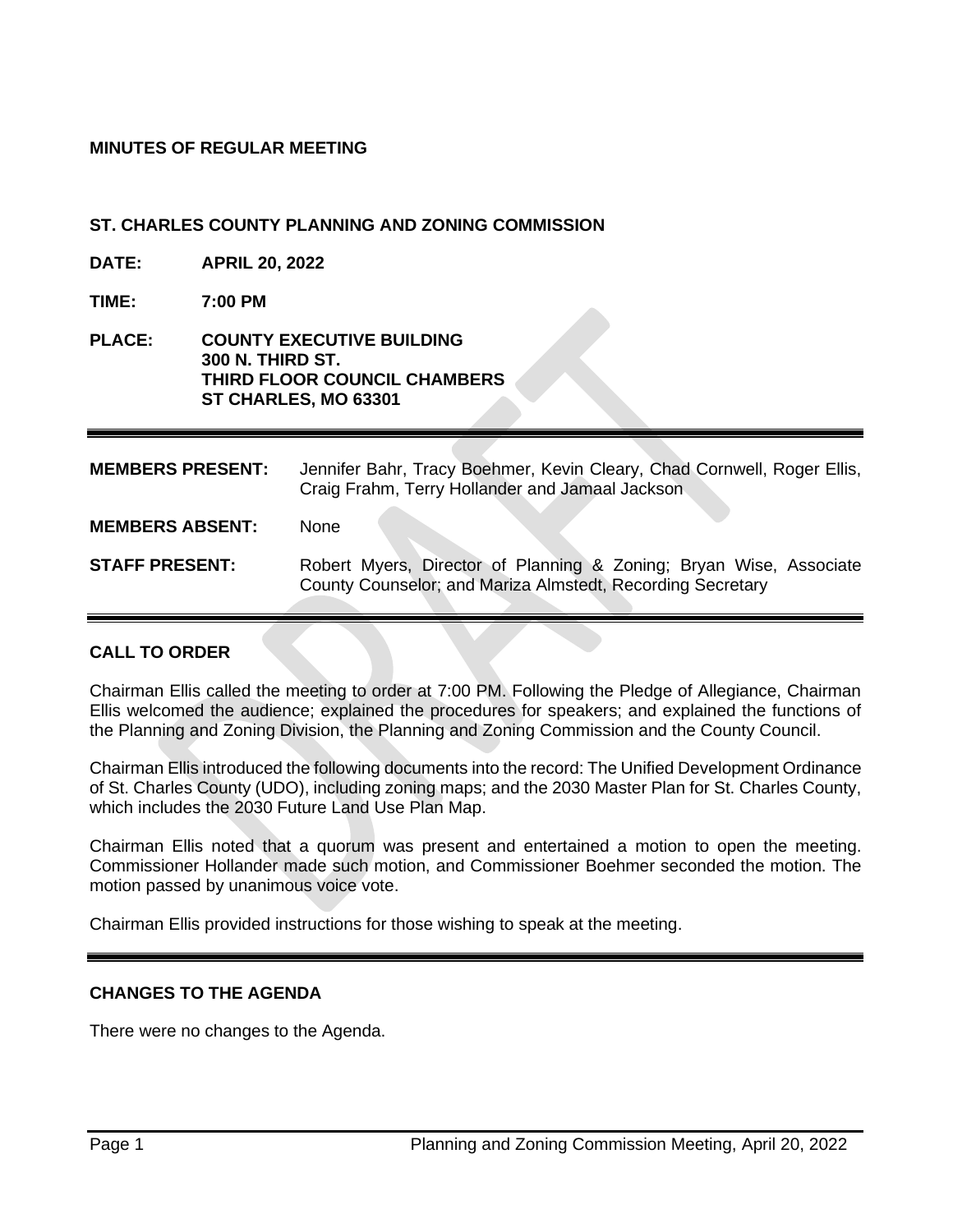## **PUBLIC HEARINGS**

# **I. CONDITIONAL USE PERMIT REQUEST - 291 BOONE COUNTRY LANE**

| <b>Application No:</b>                     | <b>CUP22-01</b>                                                                             |
|--------------------------------------------|---------------------------------------------------------------------------------------------|
| <b>Property Owners:</b>                    | Anthony Brinker and Tammy L. Brinker                                                        |
| Applicant:                                 | Tonys Processing, c/o Tammy L. Brinker                                                      |
| <b>Current Zoning:</b>                     | A, Agricultural District                                                                    |
| Conditional Use Request: Custom Butchering |                                                                                             |
| Parcel Size:                               | 23.23 acres                                                                                 |
| Location:                                  | Approximately 3220 feet from the intersection of<br>Boone Country Lane and South Highway 94 |
| <b>County Council District:</b>            | $\mathcal{P}$                                                                               |
| Account No.:                               | 172560C000                                                                                  |

Robert Myers, Director of Planning and Zoning, provided a verbal report for Application No. CUP22-01.

Commissioner Cleary asked staff who would be responsible for performing the required inspections for this facility.

Robert Myers responded that the state of Missouri will be responsible for performing the required inspections.

With no further questions for County staff, Chairman Ellis asked the applicant to come forward.

Tony Brinker, 291 Boone Country Lane, Defiance, MO was sworn in. Mr. Brinker stated that he is the property owner. He stated that he is requesting that the Commission recommend approval of this conditional use permit request, and he stated that there are eight farmers in the audience for whom he does processing for that are in support of this request. He stated there is also a family member in the audience who's land adjoins his property that can testify if necessary regarding any concerns the Commission may have regarding odors coming from this facility.

Chairman Ellis asked the Commission if they had questions for the applicant.

Commissioner Bahr asked Mr. Brinker if a person were to purchase a cow from a farmer, would they be able to bring that cow to him to butcher it for their family or is the service only offered to the farmers themselves.

Mr. Brinker responded that the service is both for the farmers and for persons that purchase livestock from the farmers. He added that he cannot legally sell anything wholesale or retail.

With no further questions by Commissioners, Chairman Ellis opened the public hearing and asked if anyone form the audience wished to comment on Application No. CUP22-01.

With no one from the audience wishing to comment on this application, Chairman Ellis closed the public hearing and asked the Commission if they had any questions for the applicant or for staff.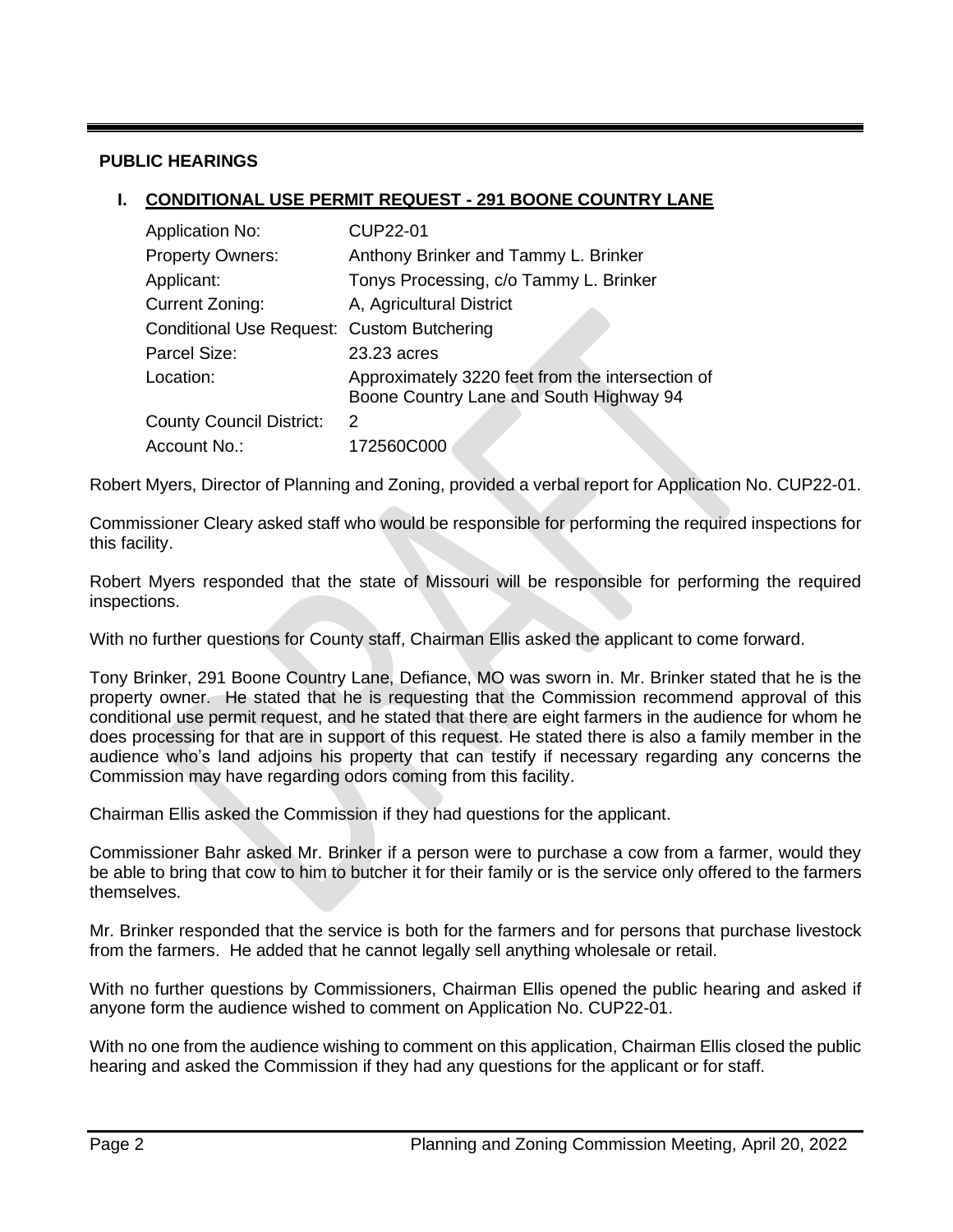There being no questions for the applicant, Chairman Ellis entertained a motion to approve Application No. CUP22-01.

Commissioner Cleary made such motion and Commissioner Shell seconded the motion**.**

The vote on the motion was as follows:

| <b>Tracy Boehmer</b> | Yes | <b>Kevin Cleary</b> | Yes | Jennifer Bahr   | Yes |
|----------------------|-----|---------------------|-----|-----------------|-----|
| Roger Ellis          | Yes | <b>Kyle Shell</b>   | Yes | Craig Frahm     | Yes |
| <b>Chad Cornwell</b> | Yes | Jamaal Jackson      | Yes | Terry Hollander | Yes |

Application No. CUP22-01 was recommended for **Approval**.

# **II. REZONING REQUEST - DYER ROAD**

| <b>Application No:</b>          | RZ22-06                                                                                                                                                                                                                                     |
|---------------------------------|---------------------------------------------------------------------------------------------------------------------------------------------------------------------------------------------------------------------------------------------|
| <b>Property Owner:</b>          | Thomas J. McMenamy and Julie A. McMenamy                                                                                                                                                                                                    |
| Applicant:                      | Charlestowne Crossing, LLC - Contract Purchaser                                                                                                                                                                                             |
| Current Zoning:                 | A, Agricultural District, with Floodway Fringe Overlay District                                                                                                                                                                             |
| <b>Requested Zoning:</b>        | R1D, Single Family Residential District (10,000 square foot<br>minimum lot size), with Floodway Fringe Overlay District, and<br>R1A, Single Family Residential District (1-acre minimum lot size),<br>with Floodway Fringe Overlay District |
| 2030 Master Plan:               | Whites Branch Planning District (agricultural and residential,<br>one dwelling unit per gross acre)                                                                                                                                         |
| Parcel Size:                    | 59.90 acres                                                                                                                                                                                                                                 |
| Location:                       | On the on the west side of Dyer Road, approximately 750 feet<br>north of Riverdale Park Drive, adjacent to the City of St. Paul                                                                                                             |
| <b>County Council District:</b> |                                                                                                                                                                                                                                             |
| Account No.:                    | 284760A000                                                                                                                                                                                                                                  |

Robert Myers, Director of Planning and Zoning, provided a verbal report for Application No. RZ22-06. He stated that this is only a rezoning request and not a subdivision plat approval.

Chairman Ellis asked if the Commission had any questions for staff.

Commissioner Cleary asked who will determine the capacity of the existing sewage plant and if this has been analyzed in the staff recommendation.

Robert Myers responded that the plant it is operated by Duckett Creek Sanitary District, and they will need to provide a letter to the County stating that they will be able to provide sanitary sewer service before a subdivision plat can be approved.

There being no questions for staff, Chairman Ellis opened the public hearing and asked the applicant to come forward.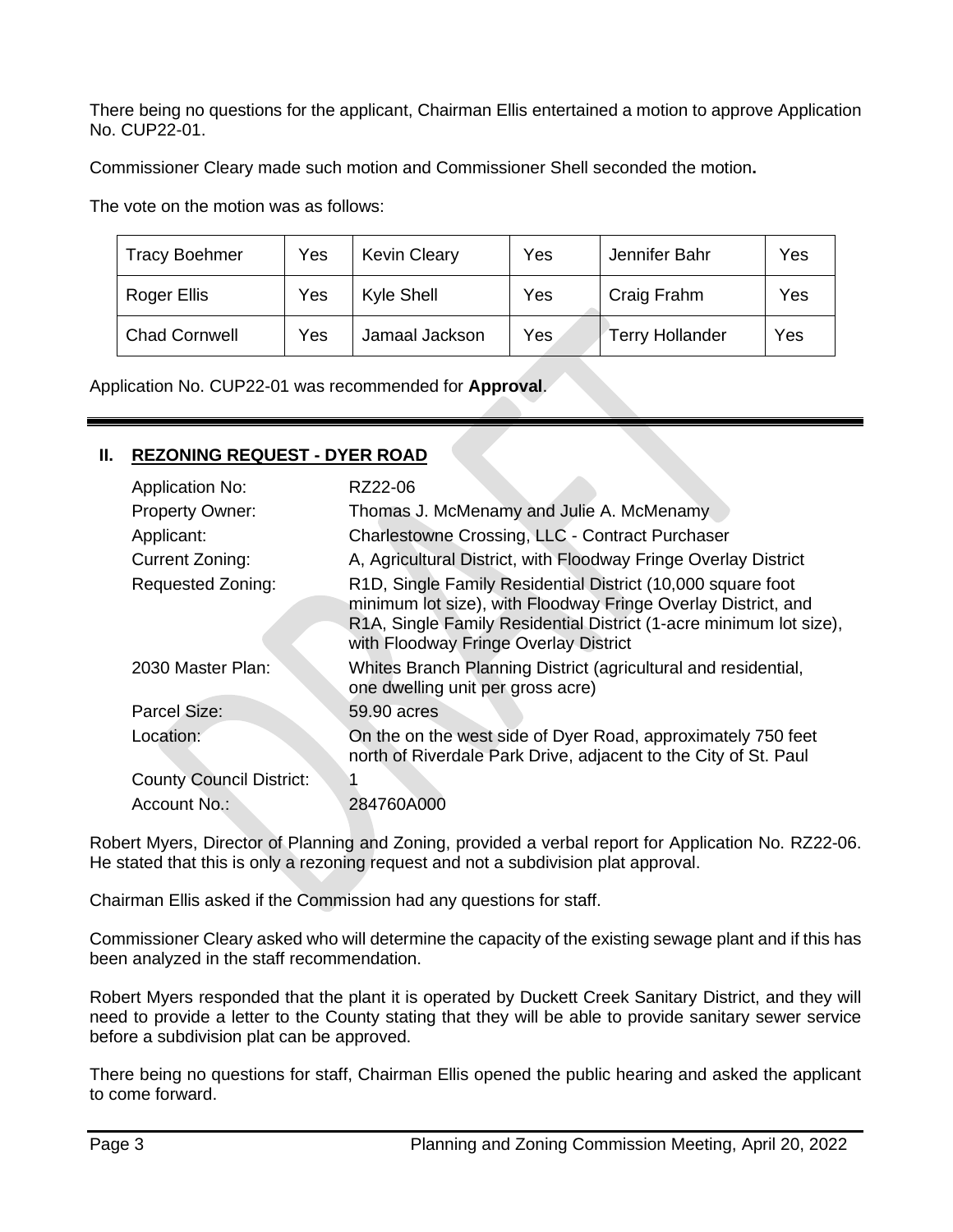The developer and contract purchaser, Tom Hughes, 239 Fox Hill Rd, St. Charles, MO 63301; and Elizabeth Lum, representative for the applicant, 120 S. Central, Ste 700, St. Louis, MO 63105 were sworn in.

Mr. Hughes stated that he is the owner of TR Hughes Homes and Charlestowne Crossing, LLC. Mr. Hughes said that he was going to do a PowerPoint presentation for the Planning & Zoning Commission until he read the thorough report done by staff and decided not to. He provided a brief history of the Riverdale development, which started in 2005 and once it is completely built it will have 676 homes. Anticipating that Riverdale would likely sell out in about a year, he looked for other ground to expand the development. He stated that he and put this property under contract a few months ago and this development has been in process since then. The current ground for this project was going to be an extension of the Riverdale Subdivision and they were going to annex the property into the City of St. Paul, but the City of St. Paul has changed its zoning regulations since the original Riverdale Subdivision was developed and now requires minimum one-acre lot sizes for this area. Mr. Hughes stated that oneacre lot sizes will not work for what he is trying to achieve, so he decided to leave the property within the County. He stated that this plan will not be allowed to go through unless Duckett Creek can provide sanitary sewer services. The City of St. Paul has agreed to supply water to the development. He stated that it was actually TR Hughes Homes that originally built both the water tower and the MBR Plant building for Duckett Creek back in 2005, which were designed to supply up to 1,000 plus homes with sewer and water. He explained that if this development was built the same way as the Riverdale Subdivision was, there could be 180 homes on the site. Once it was decided to stay in the County under County Zoning regulations, only 160 homes could be built on the site. After several meetings with Councilman Joe Cronin, discussions with property owners in the area, and changes to several plans, he hopes that the plan being presented to the Commission this evening will be recommended for approval. He described the homes that would be built on the northern and western boundaries compared to those on the side that back up to the existing Riverdale Subdivision. The plan is to build 102 homes on the property, and he feels that this is a viable plan as water and sewer services will be available.

Chairman Ellis asked the Commission if they had questions for the applicant.

Commissioner Cleary asked in regard to traffic flow, would everything go out onto Dyer Road?

Mr. Hughes answered in the affirmative.

Commissioner Cleary asked if there are any plans to widen Dyer Road.

Mr. Hughes replied that he does not know.

Chairman Ellis asked for clarification of the two plans presented to the Commission.

Mr. Hughes stated that one of the plans is representative of the existing Riverdale Subdivision, and the one in blue is the plan that is being proposed for this development.

Chairman Ellis asked how many lots would be in the proposed development.

Mr. Hughes replied that the proposed development has 102 lots. He added that out of concern for neighbors who feel that smaller homes will be built after this application is approved, a deed restriction would be prepared and recorded describing the lot sizes.

Commissioner Cleary asked if stormwater detention had to be done, would that force them to decrease the size of some of the lots or lose lots?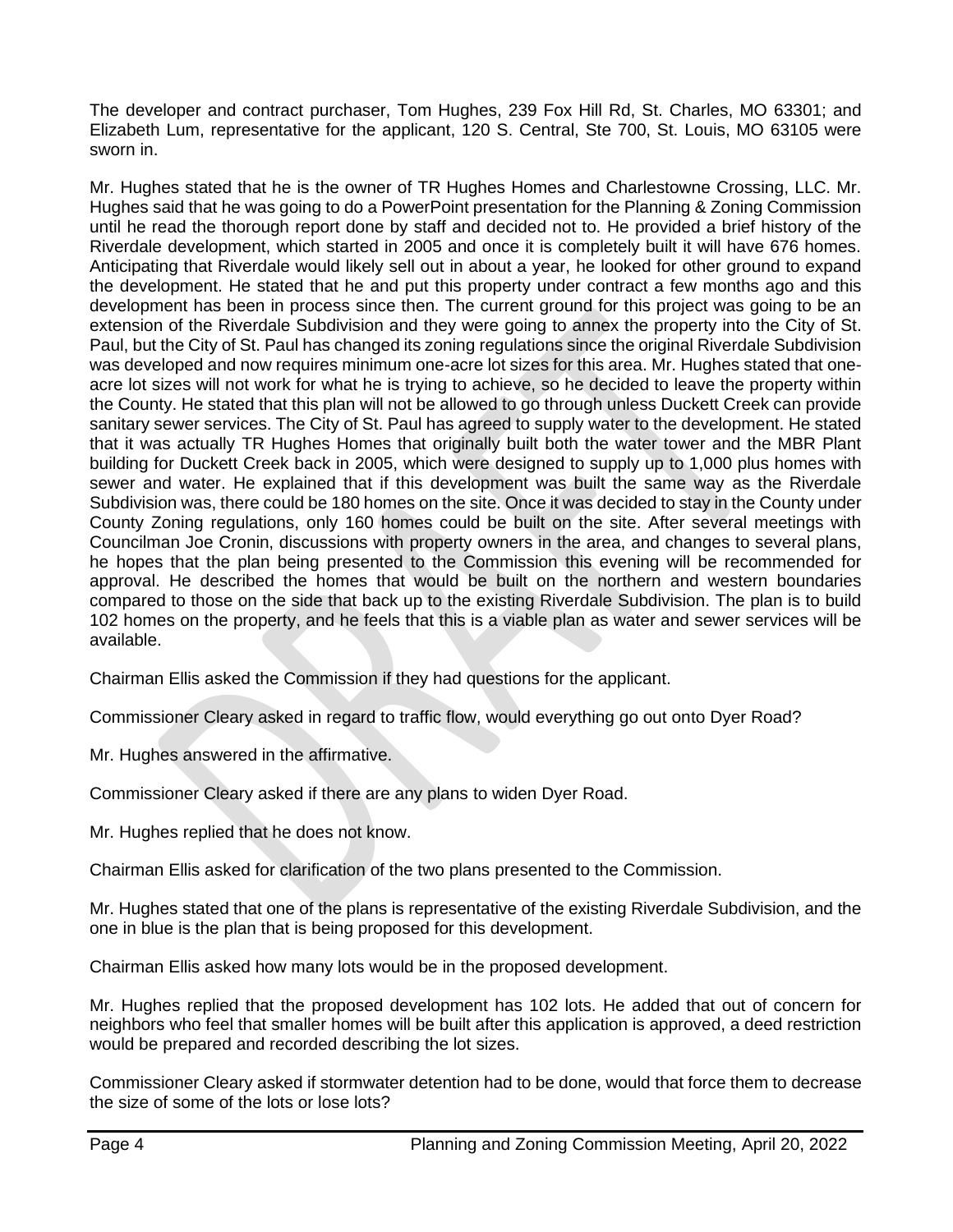Mr. Hughes replied that they would lose lots.

With no further questions by Commissioners, Chairman Ellis opened the public hearing and asked if anyone form the audience wished to comment on Application No. RZ22-06. Chairman Ellis explained to the audience that only the rezoning of the property is being considered at this time.

Scott Dyer, 2950 Dyer Rd, O'Fallon, MO 63366 was sworn in. Mr. Dyer stated that he feels this is a case of a developer coming into a community that is partially developed and wanting to infringe on farmland, which affects his family to the north. He understands how people feel on both sides of the fence, but he is concerned what will happen in the future to this community because it won't stop at 102 lots.

Neil McNeill, 3300 Dyer Road, O'Fallon, MO 63366 was sworn in. Mr. McNeill stated that the history of the development on Dyer Road is filled with partial truths and promises, as the developer has already discussed proposals for other adjoining properties. He stated that he feels that this plan is built on questionable development decisions, and there is a reason why the City of St. Paul would not expand to allow this development because of the stress caused to the existing infrastructure with homes being put on less than three acres. He stated that every resident that he knows plays by the existing rules when building a home, and he asked why this developer should get to violate the rules that others agree to live under. He asked the Commission why they would want to approve a development that is only viable with tiny lots and small houses.

Arnie Dienoff, PO Box 1535, O'Fallon, MO 63366 was sworn in. Mr. Dienoff stated that he sees responsible growth with the proposed development. He said that he believes there is a demand for smaller lots in the current market. He stated that he would like to express his concern once again that County staff appears to have not reached out to partners such as the fire and school districts. He stated that there is a meeting scheduled on April 26<sup>th</sup> at 3:00 pm with the trustees of Duckett Creek Sanitary District, and he encouraged concerned residents to attend. Mr. Dienoff stated that he feels that this is proposal will be a good fit for the area, and he recommended that the Commission recommend approval of this rezoning request.

Chairman Ellis asked if anyone else from the audience wished to comment on Application No. RZ22- 06. There being no further audience speakers, he asked the applicant to come back to the podium.

Mr. Hughes stated that in response to reaching out to partners, he has received a letter from the O'Fallon Fire District that states that they have the capacity to serve this development. He added that the schools have also been notified of this development, but he has not received any response from them.

Ms. Lum stated that she heard a few concerns from people about this development and feels that those concerns may be due to questions regarding the capacity of the MBR plant. She stated that this plant was constructed for the Riverdale Subdivision to handle 900 -1000 homes and it is currently serving 630 homes. She stated that she has been informed that Duckett Creek has made applications to the Missouri Department of Natural Resources to work on the expansion of the existing MBR plant to accommodate an additional 250 homes. This would accommodate the homes in this proposed development, and up to 100 additional homes. The other concern she is hearing is regarding the size of the lots. Ms. Lum explained that in this area, the MBR plant could not be used with 3-acre lots because it would be cost prohibitive. She also stated that she heard concerns about roads and traffic on Highway 79 and Dyer Road, and she stated that usually when there is a demand improvements are made by Missouri Department of Transportation.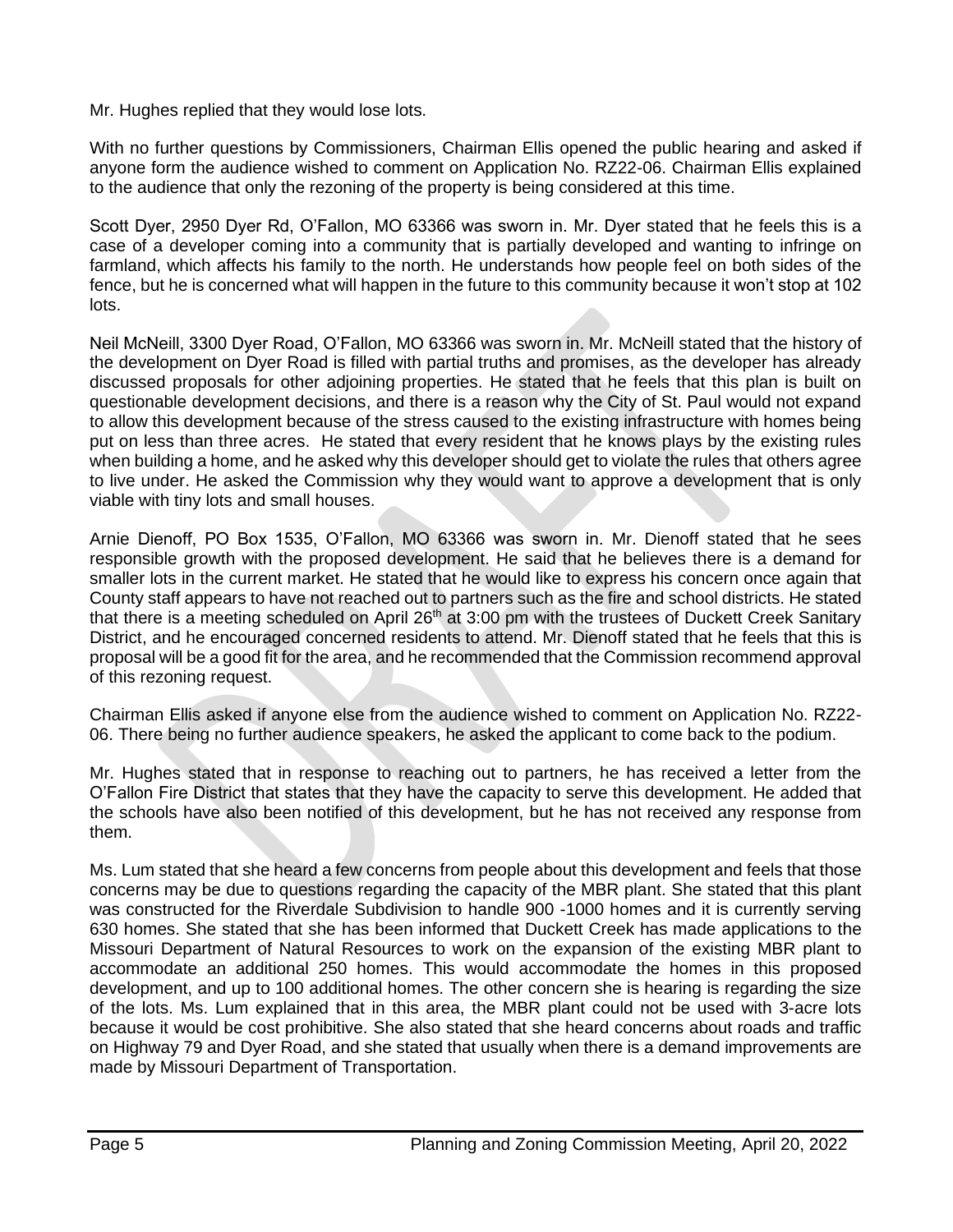Commissioner Frahm asked if they have to receive approval from Duckett Creek prior to building any homes on this site.

Mr. Hughes answered in the affirmative.

Commissioner Frahm asked Mr. Hughes when he expects that to happen.

Mr. Hughes responded that they have made application to Duckett Creek and he has spoken with Keith Arbuckle from Duckett Creek who feels that they will have capacity for about 250 more homes.

Commissioner Frahm stated that he is more concerned about the time frame for receiving approval.

Mr. Hughes stated that he has heard that Duckett Creek is in the process of expanding the facility right now.

Commissioner Frahm asked Robert Myers if he has any information on this.

Robert Myers responded that he has indirectly heard the same thing and the equipment for this may have even already been purchased, so it's a matter of getting a permit approved by the State of Missouri.

Commissioner Frahm stated that he is concerned that this may not happen for another five years, and the developer could come back with a different concept plan at that time.

Ms. Lum stated that there will be Restrictive Covenants placed on both the R1A and R1D parcels, which would prohibit deviation from the current plan.

Commissioner Frahm asked when that will be done.

Mr. Hughes responded that the deed restrictions will be in place before the County Council would approve this plan.

Commissioner Frahm expressed his concern for the neighboring residents who don't have coverage without the deed restrictions being in place.

Commissioner Cleary asked how much acreage covers the R1A and R1D portions of the 59.90 acres.

Mr. Hughes responded that all of the lots that are 1-acre are to be zoned R1A and are located on the north and the west portion of the property.

Commissioner Cleary asked if there is a final plat for this development, and Chairman Ellis responded that there is not yet a subdivision plat that has been submitted.

Robert Myers added that a legal description for the boundaries of both the R1A zoning district and the R1D zoning district have been submitted as part of the record for this application, and these areas were defined by a land surveyor.

Commissioner Boehmer asked if the Commission could put a condition of approval on this rezoning stating that no changes may be made to the deed restriction.

Chairman Ellis responded that this could be done when the plat is submitted to the Commission for approval.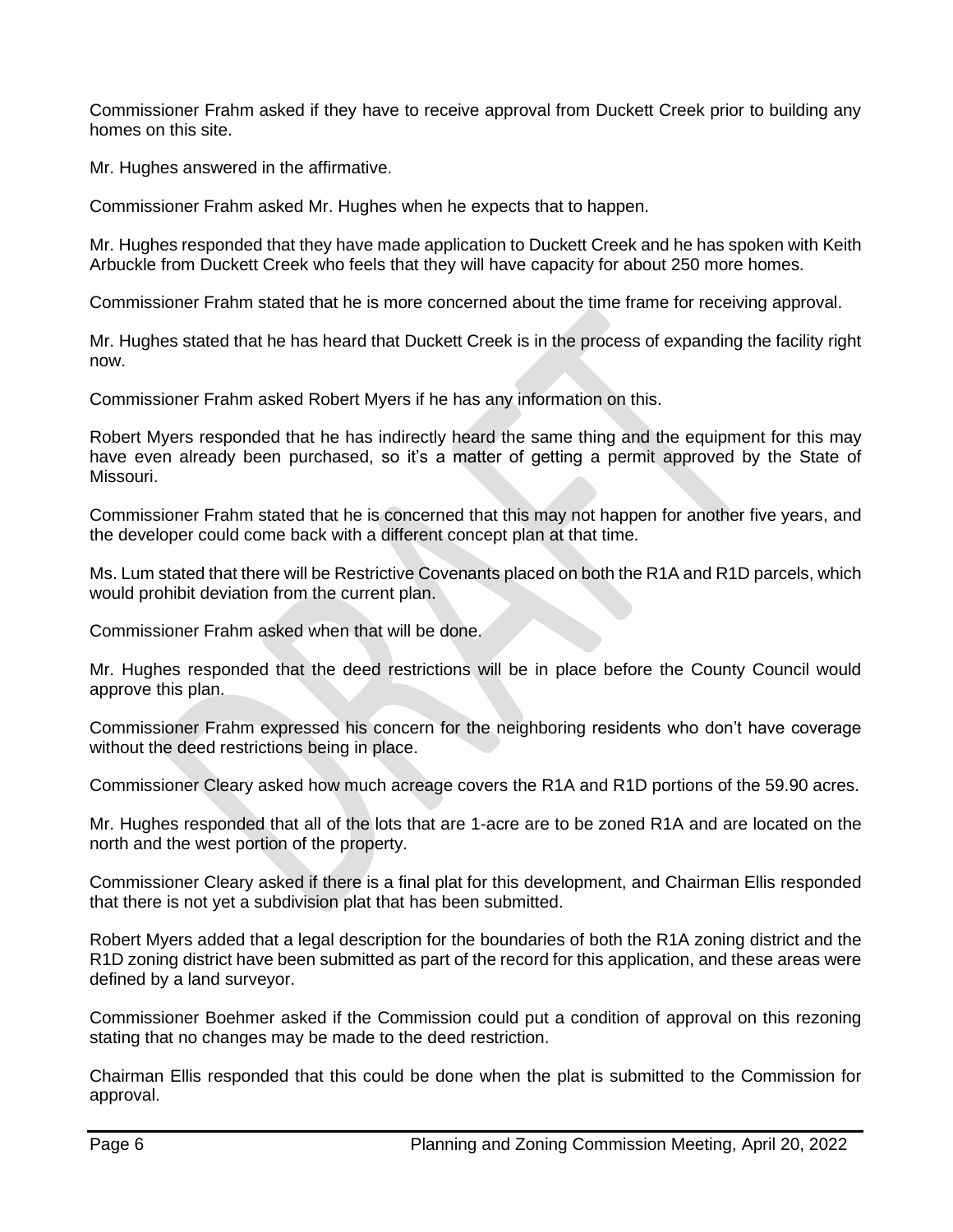Robert Myers added that the County cannot do 'contract zoning' or 'selective zoning'. The applicants have volunteered to place a private covenant on the property binding it to the terms presented. He stated that private covenants would likely be handled by the County Council, and the bill for this rezoning request will need to be crafted carefully so that it does not imply contract zoning but so that the outcome will be predictable based on the representations of the applicants.

There being no further questions for the applicant, Chairman Ellis closed the public hearing and asked the Commission if they had any further discussion about Application No. RZ22-06

Commissioner Cleary stated that the way the development is being proposed is a natural progression of the existing development and seems to be coming from a reasonable perspective.

There being no further discussion, Chairman Ellis entertained a motion to recommend approval of Application No RZ22-06. Commissioner Hollander made such motion, and Commissioner Cornwell seconded the motion.

The vote on the motion was as follows:

| <b>Tracy Boehmer</b> | Yes | <b>Kevin Cleary</b> | Yes | Jennifer Bahr          | Yes |
|----------------------|-----|---------------------|-----|------------------------|-----|
| Roger Ellis          | Yes | <b>Kyle Shell</b>   | Yes | Craig Frahm            | Yes |
| <b>Chad Cornwell</b> | Yes | Jamaal Jackson      | Yes | <b>Terry Hollander</b> | Yes |

Application No. RZ22-06 was recommended for **Approval.**

# **III. REZONING REQUEST - 3866 SOUTH POINT PRAIRIE ROAD**

| <b>Application No:</b>                             | RZ22-05                                                                                                                   |
|----------------------------------------------------|---------------------------------------------------------------------------------------------------------------------------|
| <b>Property Owners:</b>                            | Grapenthin Family Limited Partnership, and<br>Kenneth Baker and Michelle Baker                                            |
| Developer:                                         | Lombardo Homes of St. Louis, LLC                                                                                          |
| <b>Current Zoning:</b><br><b>Requested Zoning:</b> | A, Agricultural District (5-acre minimum lot size)<br>RR, Single Family Residential District (3 acre<br>minimum lot size) |
| 2030 Master Plan:                                  | Recommends rural residential uses                                                                                         |
| Area:                                              | 96.27 acres                                                                                                               |
| Location:                                          | Approximately 500 feet west of Highway Z on the north<br>side of South Point Prairie Road, near the City of New Melle     |
| <b>County Council District:</b>                    | 2                                                                                                                         |
| Account Nos.:                                      | 606570A000 and T032100001                                                                                                 |

Robert Myers, Director of Planning and Zoning, provided a verbal report for Application No. RZ22-05. Robert Myers said there are two related items for this property, which include this rezoning request and a proposed subdivision plat.

Commissioner Cleary asked if there are utilities in this area.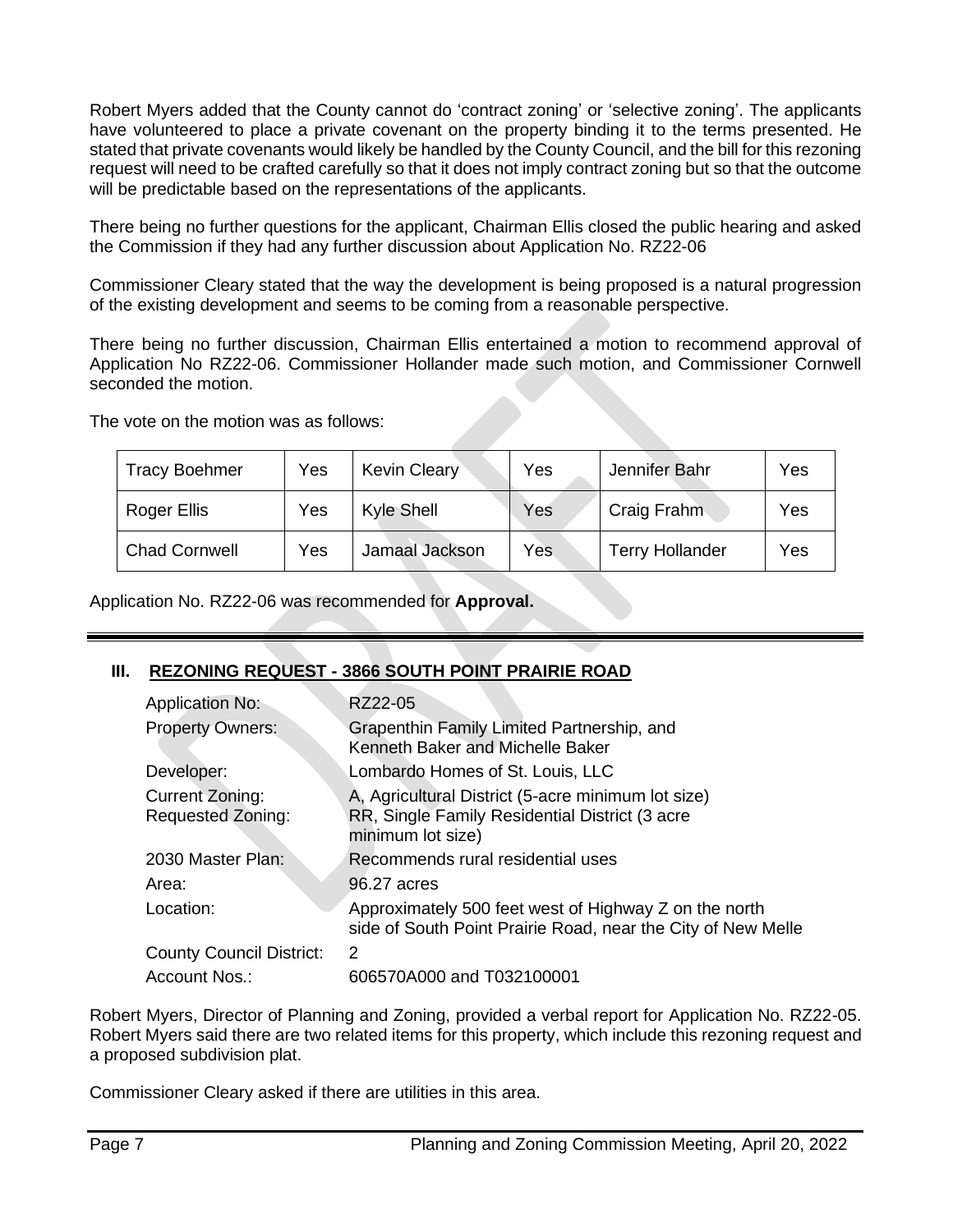Robert Myers responded that onsite sanitary sewer disposal will be required, and water service could be supplied by Public Water District #2. He stated that the developer could provide more information about utilities for the Commission.

The applicant's representative, Doug Tiemann, Engineer at Civil & Environmental Consultants, 3000 Little Hills Expressway, St. Charles, MO 63301 was sworn in. Mr. Tiemann stated that he is representing the developer, Lombardo Homes. He provided a visual presentation showing the location of the proposed zoning. He stated that water service for this development will be provided by Public Water Supply District #2, and each lot will be serviced by an individual septic system for waste removal. He presented subdivision plat and layout and stated that the development will have one entrance in order to preserve trees and avoid building within a ravine that runs down rear of the lots. A development plan has been submitted to the New Melle Fire District and they have approved it. He stated that number of eyebrows have been added to this street in order to allow fire trucks access, and at the end of the road there will be a large cul-de-sac that will provide a needed turnaround per their requirements. Mr. Tiemann provided a description of the proposed lots, including front, side, and rear setbacks. He stated that the proposed development is limiting the amount of tree removal and keeping 91% of the existing trees that are on the site.

Chairman Ellis asked the Commission if they had questions for the applicant.

Commissioner Cleary asked Mr. Tiemann if the street will be 20 feet wide.

Mr. Tiemann responded in the affirmative and stated that the streets will be paved with either concrete or asphalt.

Commissioner Cleary asked if the streets would be public or private.

Mr. Tiemann responded that the streets will be public streets.

With no further questions by Commissioners, Chairman Ellis opened the public hearing and asked if anyone form the audience wished to comment on Application No. RZ22-05.

Christopher Eaker, 3836 South Point Prairie Rd, Wentzville, MO was sworn in. Mr. Eaker asked why the developer needs a zoning request unless it would be cost prohibitive to stay with five-acre lot sizes.

Arnie Dienoff, PO Box 1535, O'Fallon, MO 63366 was sworn in. Mr. Dienoff asked if the City of New Melle was notified so they can file a remonstrance against this rezoning if they wish to do so. He also requested that the letter from New Melle Fire Protection District that was cited by Mr. Tiemann be made part of the record. He stated that he approves of this application, as people prefer three-acre lots.

Rebecca Murphy, 1262 Hepperman Rd, Wentzville, 63385 was sworn in. Ms. Hepperman stated that she opposes this rezoning request and asked why the zoning has to be changed from five acres to three acres. She was told that anything south of Highway N towards the City of New Melle would be kept at five acres to help preserve the rural portion of St. Charles County.

Chairman Ellis asked if anyone else from the audience wished to comment on Application No. RZ22- 05. There being no further comments, he asked the applicant's representative to come back to the podium.

Mr. Tiemann stated that he would like to address a few items. Regarding the fire protection, New Melle Fire Protection District asked them to add a hydrant in one location and that has been done. The acreage that is being proposed is less than what the acreage in the Master Plan envisions for this area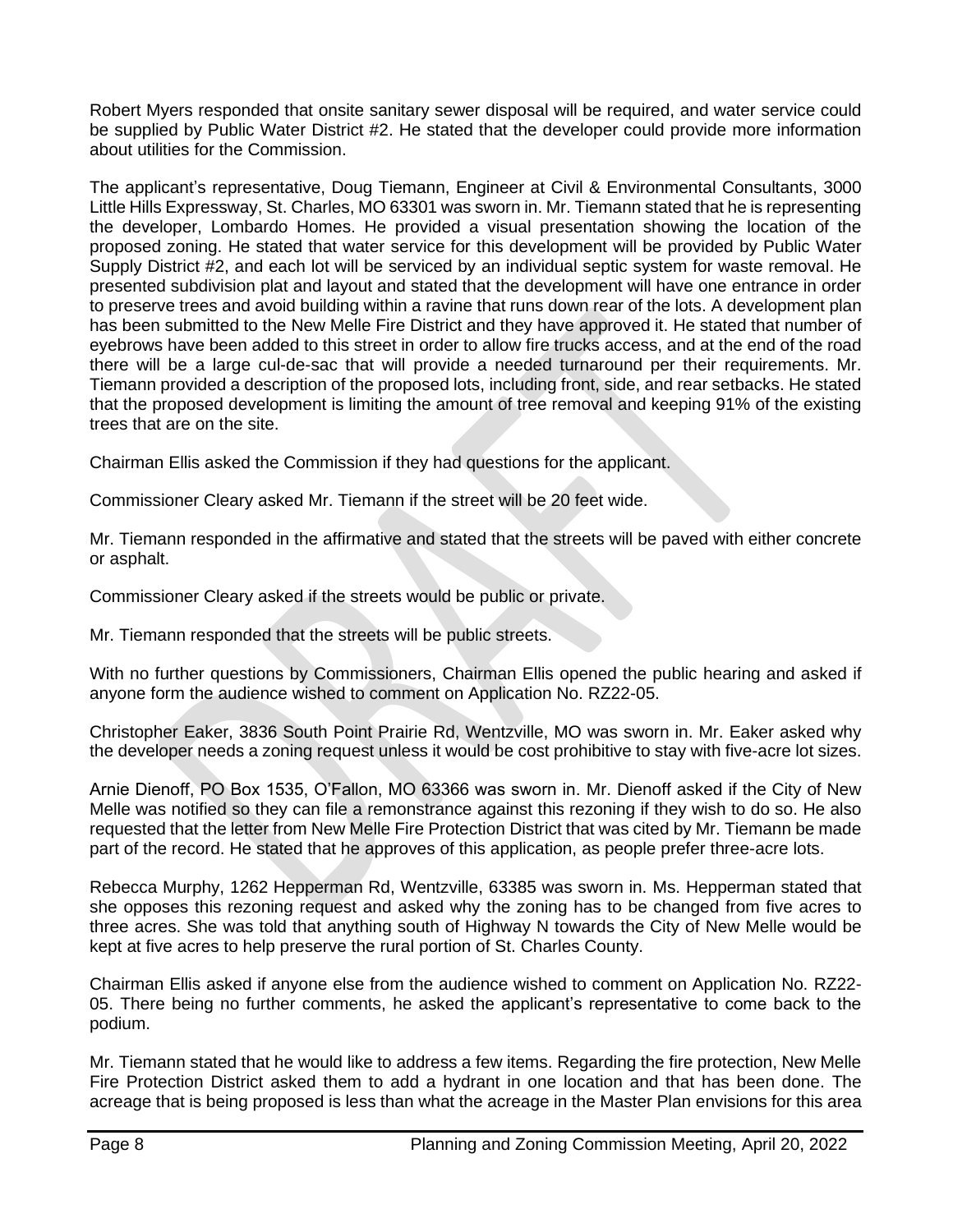and it is consistent with the surrounding properties. Stormwater detention is not being proposed for this development, but the County will look at that through the improvement plans that will be submitted should this development be approved.

Commissioner Hollander stated that the five-acre versus three-acre issue seems to come up frequently. He stated that there was an "invisible line" within the Master Plan that was supposed to contain fiveacre lot sizes in order to preserve this area, and on the other side that is closer to the City of Wentzville, it shows three-acre lot sizes. He stated that he is really torn about this as this part of the County where it is very rural, and he believes there is a reason why originally it had five-acre lots. He said that it is difficult for him to spot precisely where that line exists in the Master plan.

Commissioner Boehmer asked staff if the 2030 Master Plan calls for five-acre lots for this property.

Robert Myers responded that the 2030 Master Plan recommends rural residential uses for this property. He added that the 2030 Master Plan calls for agricultural land uses south of New Melle, and north of New Melle it calls for rural residential uses.

Terry Hollander stated that this explanation clarifies the "invisible line" that he was referring to.

There being no further discussion, Chairman Ellis entertained a motion to recommend approval of Application No RZ22-05. Commissioner Cornwell made such motion, and Commissioner Shell seconded the motion.

The vote on the motion was as follows:

| <b>Tracy Boehmer</b> | Yes | <b>Kevin Cleary</b> | Yes | Jennifer Bahr          | Yes |
|----------------------|-----|---------------------|-----|------------------------|-----|
| Roger Ellis          | Yes | <b>Kyle Shell</b>   | Yes | Craig Frahm            | Yes |
| <b>Chad Cornwell</b> | Yes | Jamaal Jackson      | Yes | <b>Terry Hollander</b> | No  |

Application No. RZ22-05 was recommended for **Approval**.

# **PLATS**

# **I. PRELIMINARY PLAT FOR SAXONY RIDGE - 3866 SOUTH POINT PRAIRIE ROAD**

| <b>Application No:</b>          | PRE22-06                                                                                                              |
|---------------------------------|-----------------------------------------------------------------------------------------------------------------------|
| <b>Property Owners:</b>         | Grapenthin Family Limited Partnership, and<br>Kenneth Baker and Michelle Baker                                        |
| Developer:                      | Lombardo Homes of St. Louis, LLC                                                                                      |
| Engineer:                       | Civil & Environmental Consultants, Inc.                                                                               |
| Proposed Lots:                  | 28                                                                                                                    |
| Area:                           | 96.27 acres                                                                                                           |
| Location:                       | Approximately 500 feet west of Highway Z on the north<br>side of South Point Prairie Road, near the City of New Melle |
| <b>County Council District:</b> | 2                                                                                                                     |
| Account Nos.:                   | 606570A000 and T032100001                                                                                             |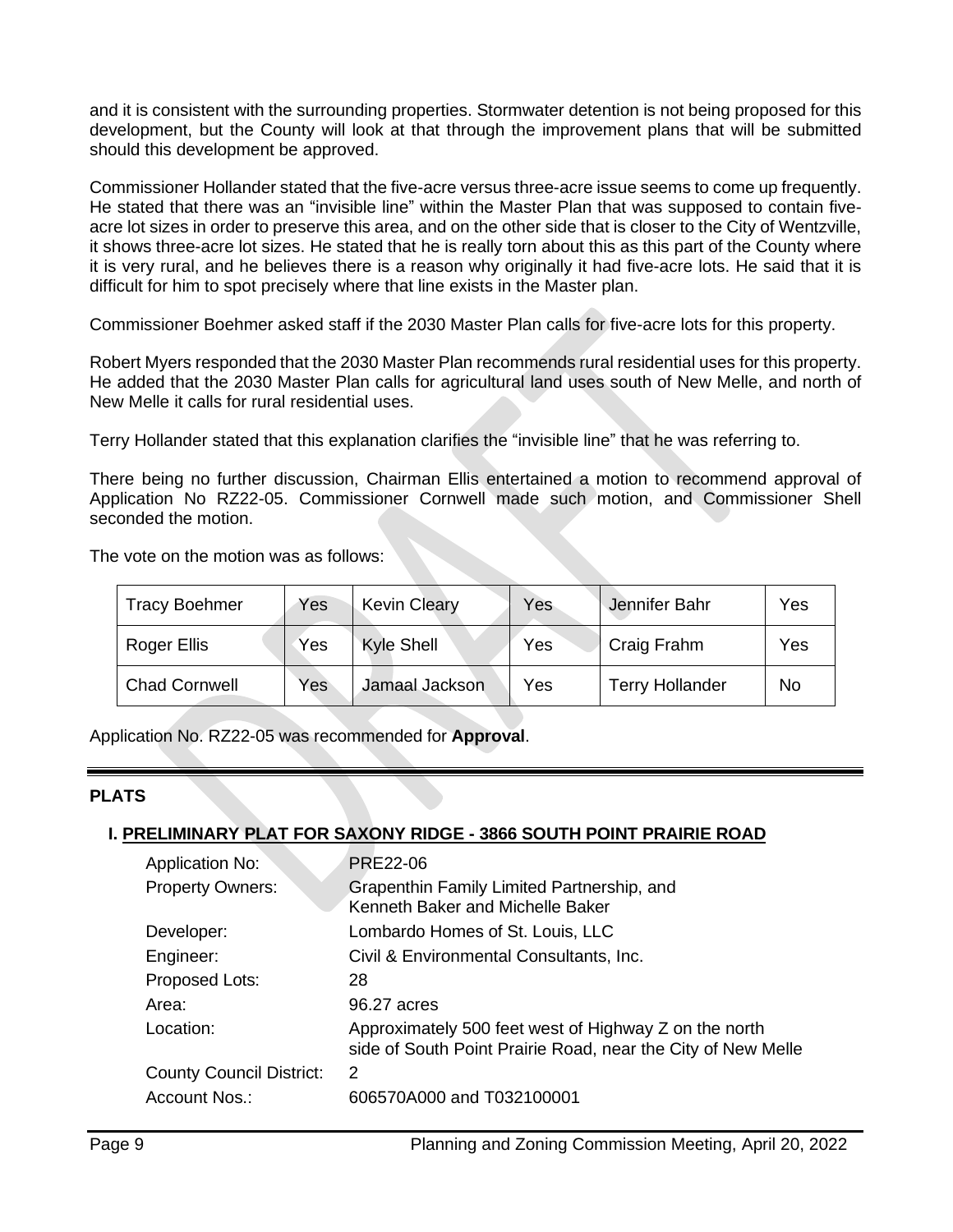Robert Myers, Director of Planning and Zoning, provided a verbal report for Application No. PRE22-06. He stated that assuming that the associated rezoning request is approved by the County Council, this subdivision plat is being submitted to the Planning & Zoning Commission for their review and approval. Under the International Fire Code, 26-foot-wide streets are typically required within cities. This this development has requested 13-foot-wide lanes which is pretty narrow. The way to address this is for them to place no parking signs along the streets and then the County could approve 20-foot-wide streets. In order to meet the International Fire Code, the street would have to be signed no parking along the way.

Commissioner Boehmer asked if that was for overnight parking or all parking.

Robert Myers responded that this will be for all parking, and there should be no street parking allowed at all.

With no further questions for County staff, Chairman Ellis asked the applicant to come forward.

Doug Tiemann, Engineer at Civil & Environmental Consultants, 3000 Little Hills Expressway, St. Charles, MO 63301 was sworn in. Mr. Tiemann provided information about the preliminary plat, including number of lots, front yard setback details and length of driveways. He stated that the development will have water service supplied by Public Water Supply District #2, and sanitary sewer service will be provided by individual septic systems.

Commissioner Boehmer asked if the eyebrows on the streets would be wide enough for buses to turn around.

Mr. Tiemann pointed out the three eyebrows and the enlarged cul-de-sac to the Commission on the subdivision plat which will allow for turning around and stated that this was approved by the Fire District.

Commissioner Cleary asked if the water runoff would go into the nearby creek.

Mr. Tiemann responded in the affirmative.

Chairman Ellis asked if the Commission had any further questions for the applicant.

There being no further questions for the applicant, Chairman Ellis opened the public hearing and asked if anyone from the audience wished to comment on Application PRE22-06.

Arnie C. Dienoff, PO Box, O'Fallon, MO 63366 was sworn in. Mr. Dienoff stated that he would like to see some guarantees for the adjoining property owners. He stated that erosion control needs to be addressed, and the developer needs to provide adequate fire hydrants. He added that the roadway should be required to be built to the County's standards.

Christopher Eaker, 3836 South Point Prairie Rd, Wentzville, MO 63366 was sworn in. Mr. Eaker stated that if the drip line is damaged, the septic waster will run down the hill into the creek and pollute it. The system that is being proposed is subject to failure which means that it would pollute his property, adjoining properties, and the creek because there is no stormwater retention in place.

Chairman Ellis asked if anyone else from the audience wished to comment on Application No. PRE22- 06. There being no further comments, he asked the applicant to come back to the podium.

Mr. Tiemann stated that in regard to stormwater protection, the County has pretty extensive requirements for stormwater runoff and requires putting up silt fences and using other precautions to keep the silt on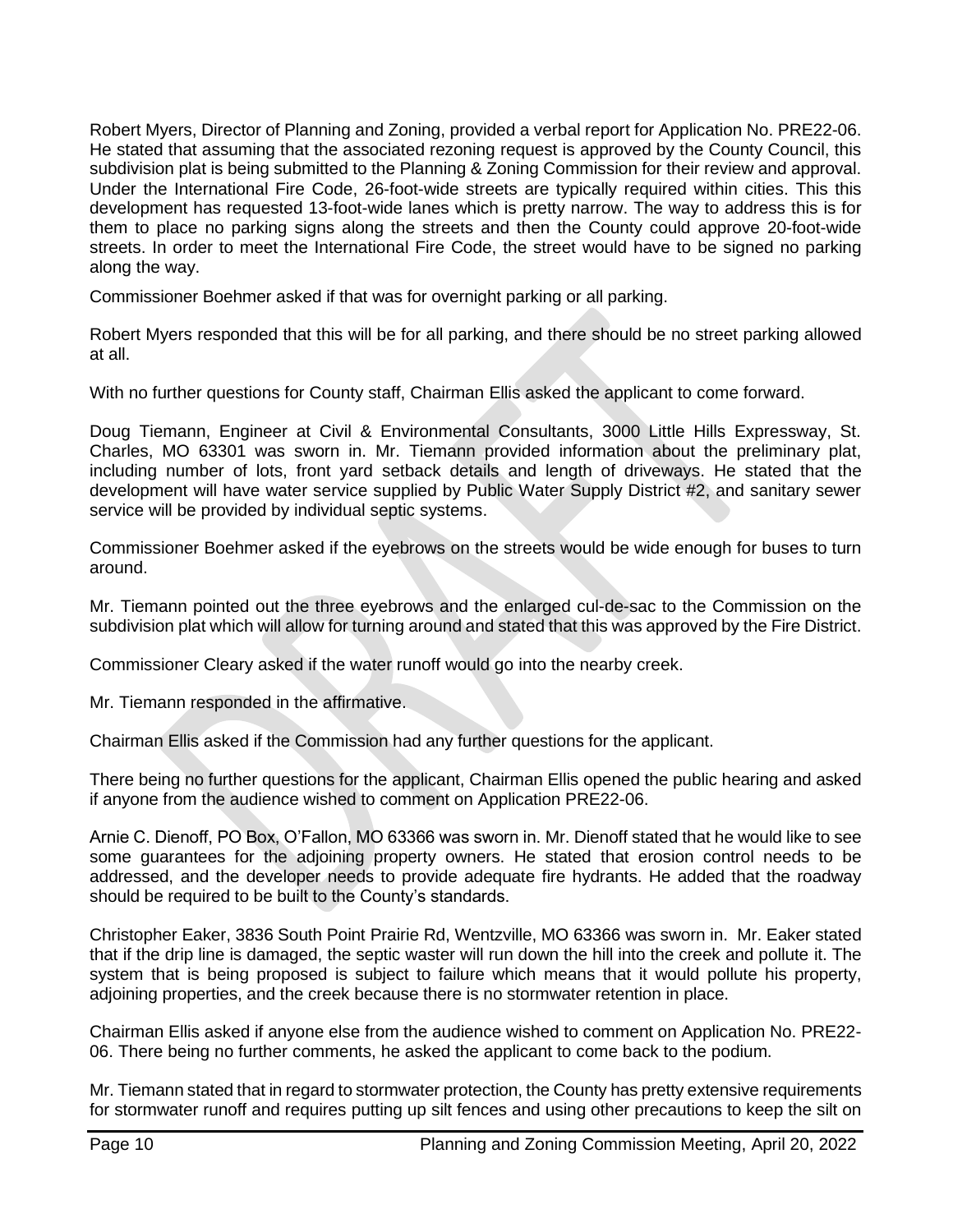the site. Mr. Tiemann described the process and stated that each septic system is individually designed and reviewed and approved by the County.

Commissioner Cleary asked if each septic system is going to be dictated in terms of individual property or with a sample boring.

Mr. Tiemann responded that they usually go on each lot and do a sample boring where they believe the septic system will be located.

Commissioner Cleary asked if the wastewater will be self-treated as it leaves the property.

Mr. Tiemann responded that as the wastewater comes out it goes into a box where it is treated and discharged through a manifold of pipes that comes out. This discharge area is usually placed in an area where very minimal mowing is done and keeps land disturbance down.

Commissioner Boehmer stated that she disagreed slightly with what Mr. Tiemann stated, as she doesn't know many people who leave half of their yard growing wild for septic runoff. She understands the concern about the water coming down through the subdivision and there not being a place for it to collect. She stated that she believes there needs to be a retention pond if there are existing flooding or water runoff issues.

Mr. Tiemann stated that typically with a three-acre lot, there is less of a runoff because of grass and trees that people grow.

Commissioner Boehmer asked about the clay content of the soil, which typically does not absorb water well.

Mr. Tiemann responded that this is true, and he has found clay throughout the soil most of St. Charles County.

Chairman Ellis if the Commission had any further questions for the applicant. There being none, he brought the application back to the Commission for discussion.

Commissioner Bahr asked if there would be some possibility that they could add some sort of water retention requirement to the approval of this subdivision plat.

Chairman Ellis responded that he thought Mr. Bahr's concern was about faulty septic systems, not stormwater. He added that those issues would be addressed by County staff during the final plat process and not during the preliminary plat process.

Commissioner Cleary asked how the runoff works, specifically to the back of some homes where the creek runs through, and if those lots are above grade where the stormwater flows.

Chairman Ellis answered in the affirmative.

Chairman Ellis entertained a motion to recommend approval of Application No. PRE22-06. Commissioner Boehmer made a motion to recommend approval and Commissioner Cornwell seconded the motion.

The vote on the motion was as follows: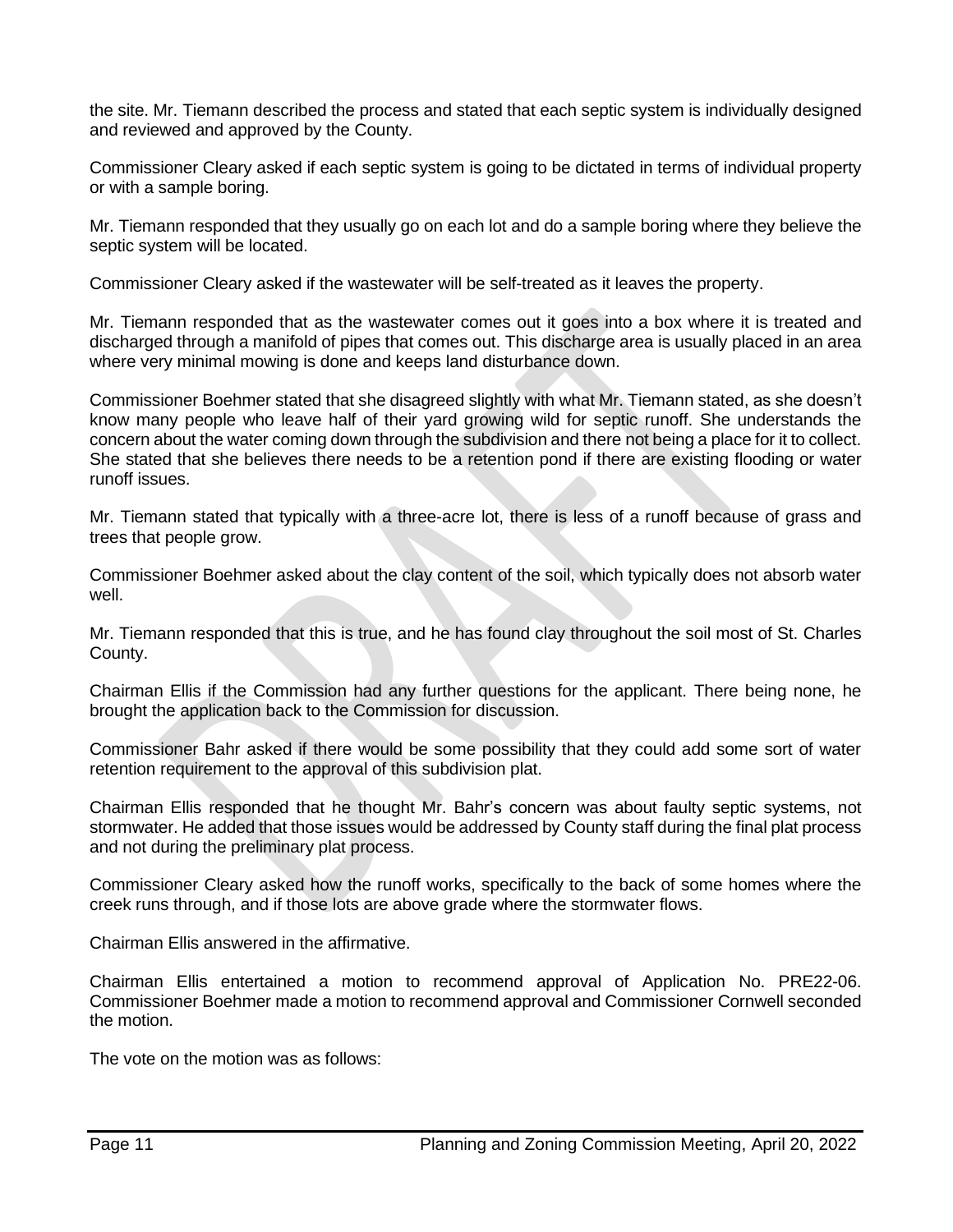| <b>Tracy Boehmer</b> | Yes | <b>Kevin Cleary</b> | Yes | Jennifer Bahr          | Yes |
|----------------------|-----|---------------------|-----|------------------------|-----|
| Roger Ellis          | Yes | <b>Kyle Shell</b>   | Yes | Craig Frahm            | Yes |
| <b>Chad Cornwell</b> | Yes | Jamaal Jackson      | Yes | <b>Terry Hollander</b> | Yes |

Application No. PRE22-06 was **Approved,** subject to the County Council approving Rezoning Application RZ22-05.

## **II. PRELIMINARY PLAT FOR WAY SIDE MEADOWS PLAT 3 - 98 ABBY KATE LANE**

| <b>Application No:</b>          | <b>PRE22-04</b>                                                                                                      |
|---------------------------------|----------------------------------------------------------------------------------------------------------------------|
| <b>Property Owner:</b>          | Justin Hurayt and Jenette Hurayt                                                                                     |
| Engineer:                       | <b>Cochran Engineering</b>                                                                                           |
| Proposed Lots:                  | 2                                                                                                                    |
| Area:                           | 18.59 acres                                                                                                          |
| Location:                       | Approximately 3,150 feet north of the intersection of Abby<br>Kate Lane and Duenke Road, near the City of Wentzville |
| <b>County Council District:</b> |                                                                                                                      |
| Account Nos.:                   | A924000109 and T010100182                                                                                            |

Robert Myers, Director of Planning and Zoning, provided a verbal report for Application No. PRE22-04. The proposed lot will take access from Abby Kate Lane after passing through Lot 1 to the west. Abby Kate Lane is a private roadway that takes access directly from Duenke Road. To do so would require the Planning and Zoning Commission to grant a waiver under Section 410.480.D. Such a waiver may be granted "where there is a topographic hardship or if an equal or better alternative can be provided that is not in agreement with this ordinance."

Chairman Ellis asked if the Commissioners had any questions for County staff.

With no questions for County staff, Chairman Ellis asked the applicant to come forward.

Justin Hurayt, 30 Abby Kate Lane, Foristell, Mo 63348, was sworn in. Mr. Hurayt stated that this is a large piece of property and the back portion of the property is trashy and doesn't have any value. He stated that he would like to split the property into two pieces and have an additional entrance from the rear side of this property.

Chairman Ellis asked if the Commission had questions for the applicant.

Commissioner Frahm asked what he is going to use the back portion of the property for.

Mr. Hurayt responded that instead of putting two roads at 20-foot-wide on someone else's property, he will allow them to enter from an easement on the rear side of his property. He bought the property so that no one could build a house behind his home and is splitting it on the other side of the property so that someone else can build on it without him being able to see it from his house.

Commissioner Cleary asked if he had to get any other subdivision approval for this lot split besides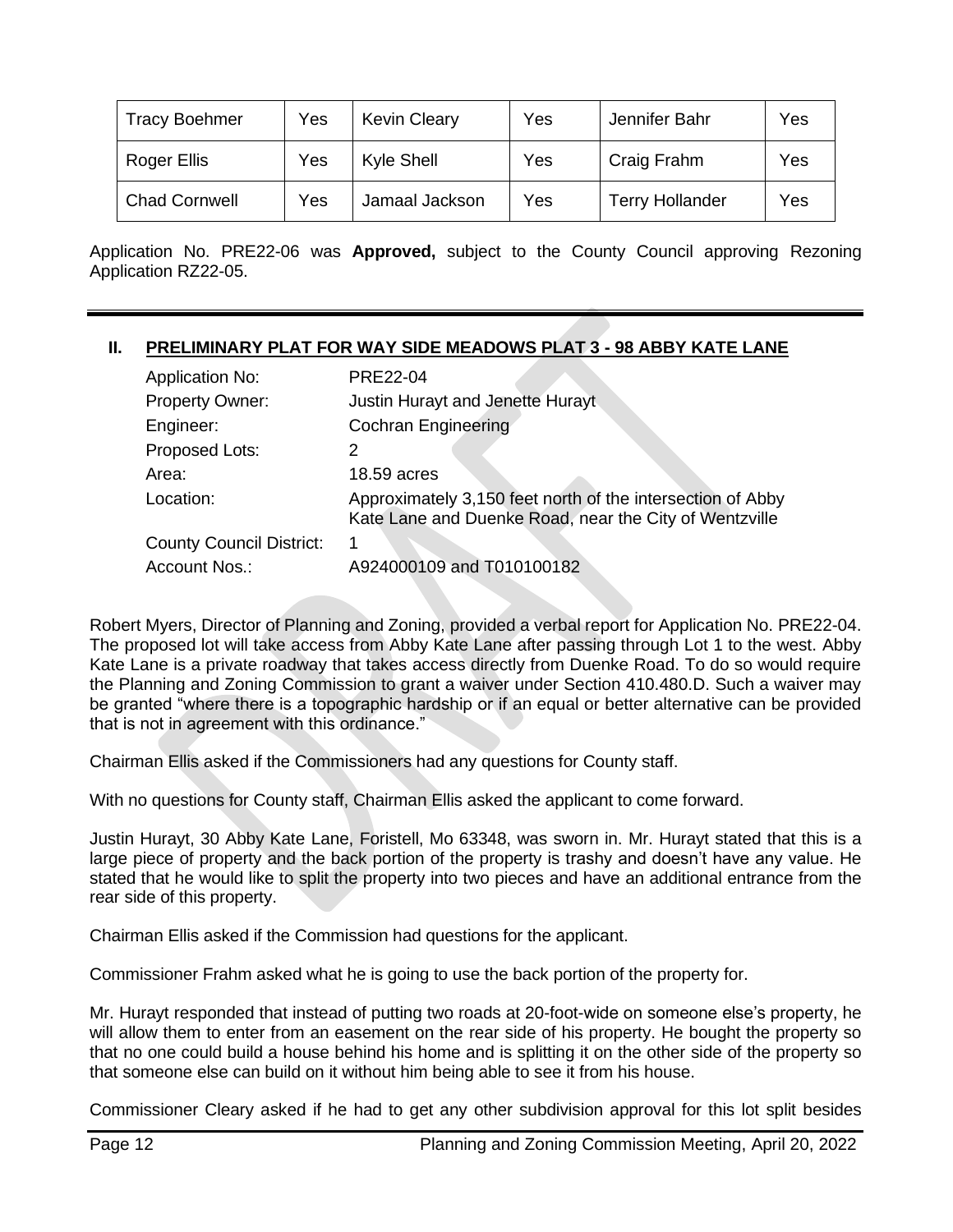Planning & Zoning Commission approval.

Mr. Hurayt responded that the subdivision President has already agreed to this proposal.

Chairman Ellis asked if this neighborhood has a homeowner's association.

Mr. Hurayt responded that his property is not within a subdivision, so he does not have a homeowner's association, but the piece of property that he purchased is within the subdivision.

There being no further questions for the applicant, Chairman Ellis opened the public hearing and asked if anyone from the audience wished to comment on Application PRE22-04.

Arnie Dienoff, PO Box 1535, O'Fallon, MO 63366 was sworn in 63301 was sworn in. Mr. Dienoff stated that this is responsible development and he asked that the Commission approve this subdivision plat.

Chairman Ellis asked Robert Myers if in the motion the Commission would have to include the waiver.

Robert Myers said it would be helpful to explicitly state that the Planning & Zoning Commission is granting a waiver to allow a parcel to not front on a public street.

There being no further discussion, Chairman Ellis entertained a motion to recommend approval of Application No PRE22-04 and the motion includes that the Planning & Zoning Commission is granting a waiver to allow the parcel to not front on a public street.

Commissioner Boehmer made such motion, and Commissioner Jackson seconded the motion.

The vote on the motion was as follows:

| <b>Tracy Boehmer</b> | Yes | <b>Kevin Cleary</b> | Yes | Jennifer Bahr          | Yes |
|----------------------|-----|---------------------|-----|------------------------|-----|
| Roger Ellis          | Yes | Kyle Shell          | Yes | Craig Frahm            | Yes |
| <b>Chad Cornwell</b> | Yes | Jamaal Jackson      | Yes | <b>Terry Hollander</b> | Yes |

Application No. PRE22-04 was **Approved.**

# **III. PRELIMINARY PLAT FOR SOMMER OAKS - 2366 SOMMERS ROAD**

| <b>Application No:</b>          | <b>PRE22-05</b>                                                                                                                                    |
|---------------------------------|----------------------------------------------------------------------------------------------------------------------------------------------------|
| Property Owner:                 | Daniel Kern and Jacqueline Kern                                                                                                                    |
| Engineer:                       | <b>Bax Engineering</b>                                                                                                                             |
| Proposed Lots:                  | 3                                                                                                                                                  |
| Area:                           | $1.920$ acres                                                                                                                                      |
| Location:                       | On the northeast corner of the intersection of Sommers<br>Road and Oak Drive, near the Cities of O'Fallon, Lake<br>St. Louis, and Dardenne Prairie |
| <b>County Council District:</b> | 2                                                                                                                                                  |
| Account No.:                    | 787950A000                                                                                                                                         |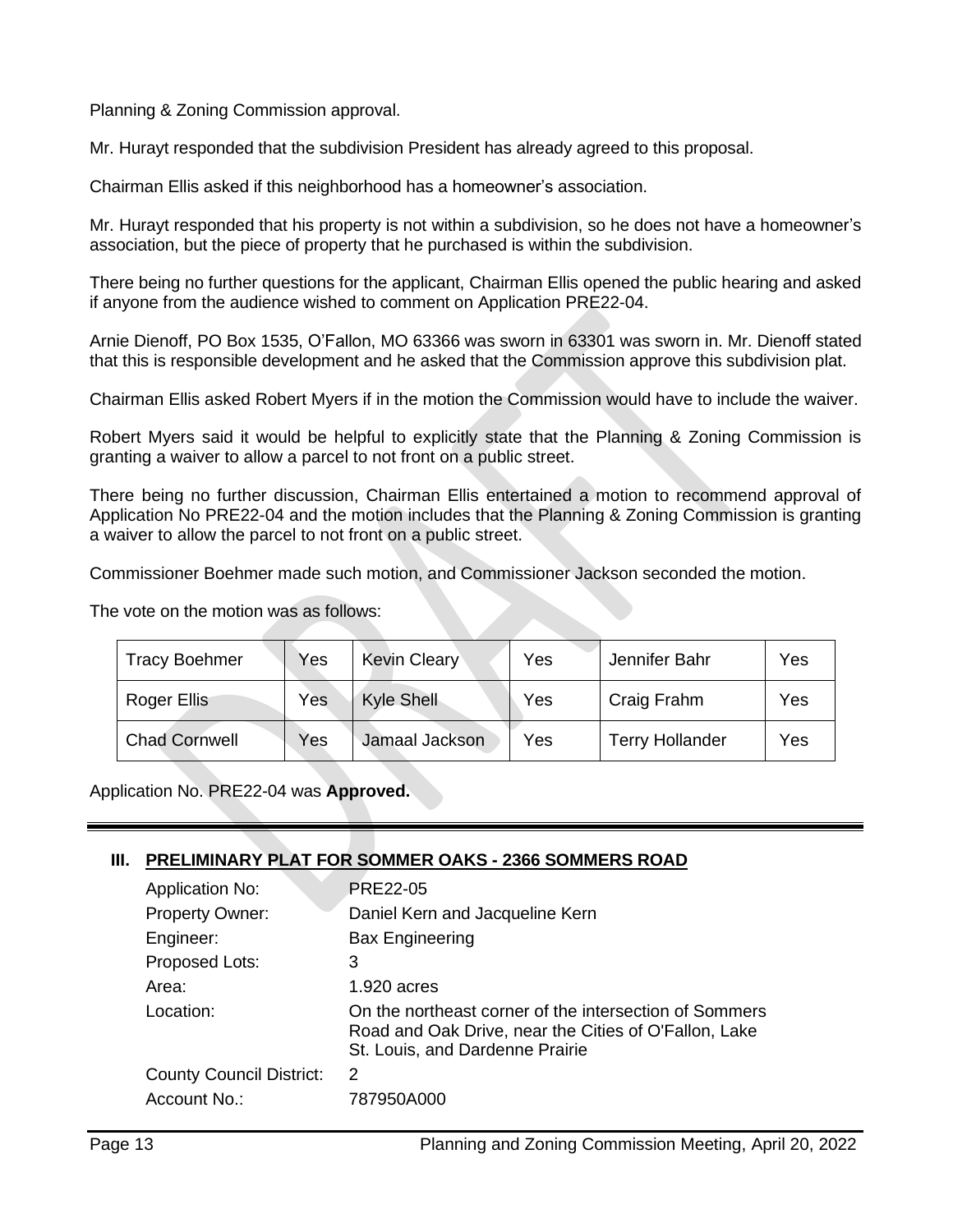Robert Myers, Director of Planning and Zoning, provided a verbal report for Application No. PRE22-04. This parcel is bisected towards the rear by a natural watercourse crossed by Sommers Road. Although no portion of the subject parcel is designated as floodway or floodway fringe by effective Flood Insurance Rate Maps, the County's Subdivision Regulations nevertheless require that vegetation along the watercourse be protected within common ground (Section 410.110.C.2.b) under management of a homeowner's association. In this case Sommer Oaks Subdivision would consist of three lots, and the applicant's engineer indicates that creating and maintaining a homeowner's association with only three members is cumbersome and less viable than for larger subdivisions. Consequently, the applicant's engineer is requesting that the County Council grant a variance from the Section 410.110.C.2.b of the Subdivision Regulations to allow the watercourse to be protected by an easement rather than by ownership of a homeowner's association.

Under Section 410.480 of the County Code, with the advice of the Planning and Zoning Commission, the County Council may approve a plat with one or more variance(s) granted from requirements of the Subdivision Regulations due to "practical difficulties or particular hardship" caused by topographic conditions or characteristics.

With no questions for County staff, Chairman Ellis asked the applicant to come forward.

Jeff Simmons, Bax Engineering, 221 Point West Blvd, St. Charles, MO 63301 was sworn in. Mr. Simmons stated that Mr. Myers did a great job explaining the requested variance, and he would just add that in relation to the natural watercourse this is similar to what is allowed on three-acre lots as they do not require that the homeowner's association control the watercourse buffer.

With no further questions from the Commission, Chairman Ellis asked if anyone form the audience wished to comment on Application No. PRE22-05.

Arnie C. Dienoff, PO Box 1535, O'Fallon, MO 63366 was sworn in. Mr. Dienoff stated that this is one of the highest growth areas in the County, and this is a responsible development. He asked that Commission recommend approval of this subdivision plat with the requested variance.

Chairman Ellis asked if anyone else from the audience wished to comment on Application No. PRE22- 05. There were no other audience speakers.

There being no further discussion, Chairman Ellis entertained a motion to recommend approval of Application No PRE22-05. Commissioner Frahm made such motion, and Commissioner Bahr seconded the motion.

The vote on the motion was as follows:

| <b>Tracy Boehmer</b> | Yes | <b>Kevin Cleary</b> | Yes | Jennifer Bahr          | Yes |
|----------------------|-----|---------------------|-----|------------------------|-----|
| Roger Ellis          | Yes | Kyle Shell          | Yes | Craig Frahm            | Yes |
| <b>Chad Cornwell</b> | Yes | Jamaal Jackson      | Yes | <b>Terry Hollander</b> | Yes |

Application No. PRE22-05 was recommended for **Approval**.